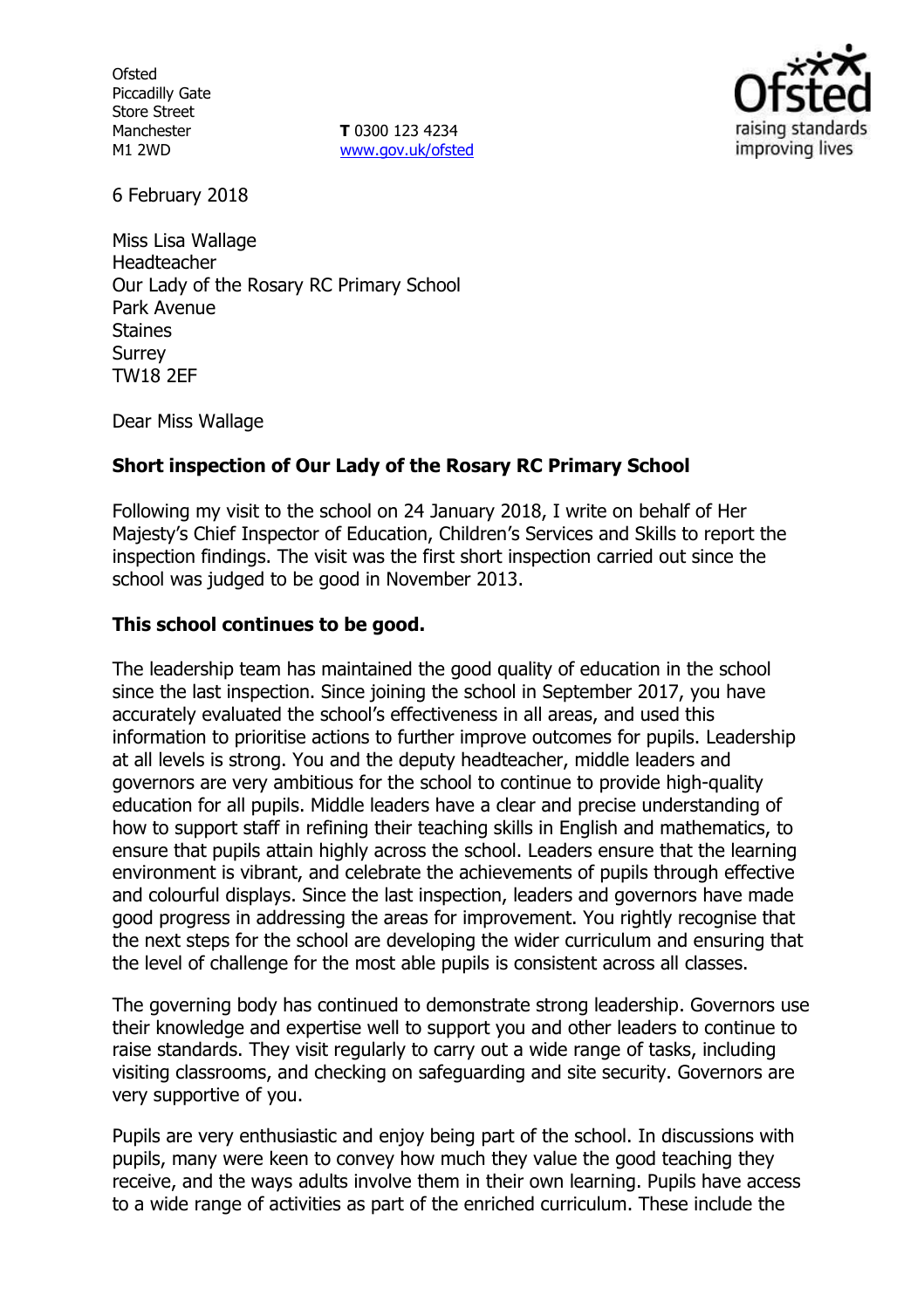

school's orchestra, football clubs, art clubs and an Eco Council. Strong and established routines ensure that pupils' behaviour is good around the school and that they feel safe. In my classroom visits, pupils were very well behaved and highly motivated to complete their work in a calm and productive manner. Activities in the classrooms were planned well to engage and enthuse the pupils so that they made strong progress. Adults in the classroom supported pupils' learning effectively. Pupils say that staff help them to develop their perseverance skills when learning. For example, pupils attempt to answer challenging questions independently, using their own skills and resources, before asking for adults' help.

Parents are supportive of the school. One parent said: 'Our Lady of the Rosary is a lovely, small community school where my children feel safe and valued.' The local authority supports the school well, and has provided training to develop teaching and the school's self-evaluation practice.

# **Safeguarding**

The leadership team has ensured that all safeguarding arrangements are fit for purpose. The safety and welfare of all pupils have a high profile at Our Lady of the Rosary. Pupils feel safe in school and parents agree with their view. Pupils know who to speak with if they have a concern or problem. Governors check that safeguarding policies are rigorously followed, and that these are regularly monitored and evaluated. New governors attend induction training, which includes safeguarding, prior to being accepted onto the governing body. Staff and governors receive regular safeguarding training. Staff know what to do if they have any concerns about a pupil's well-being.

Recruitment checks are fit for purpose to ensure the suitability of all those who work or volunteer at Our Lady of the Rosary. The school has effective systems in place to ensure that vulnerable pupils and their families get appropriate support. Record-keeping is thorough and leaders are effective in following up areas of concern, ensuring that pupils' needs are fully met. Pupils are aware of the potential dangers when using the internet. They said that if they ever viewed anything on the internet at school that made them feel unsafe, they would press a special button to close the screen, and then tell an adult.

## **Inspection findings**

- At the start of the inspection, we agreed to look at the following aspects of the school's work:
	- the effectiveness of safeguarding arrangements
	- how well the wider curriculum provides opportunities for pupils to acquire knowledge, understanding and skills in a broad range of subjects
	- how leaders ensure that pupils who have special educational needs (SEN) and/or disabilities make good progress, and how effectively the key stage 1 middle-prior-attaining pupils are challenged to make good progress
	- how well leaders have addressed the recommendations in the previous report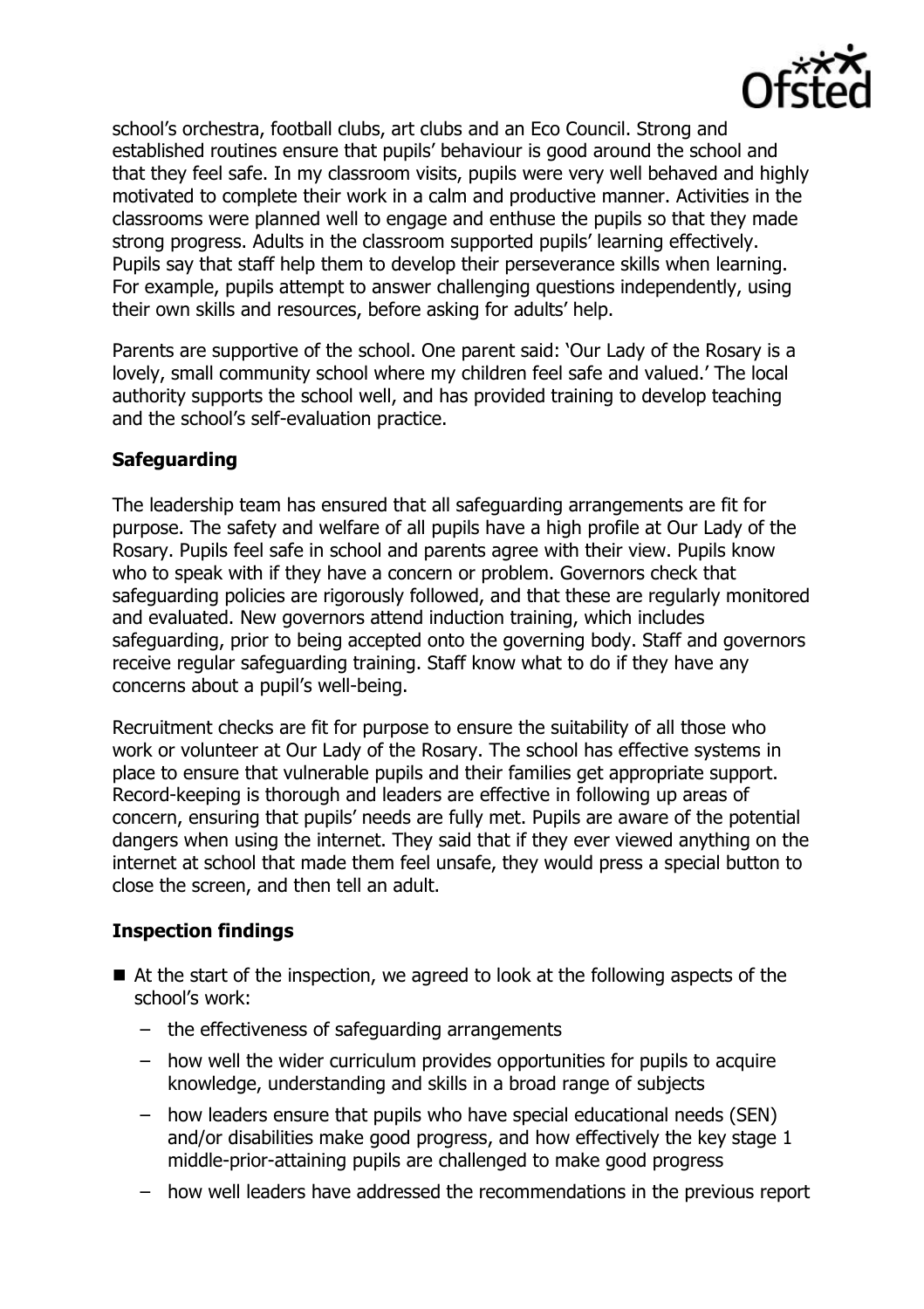

to further improve the quality of teaching.

- The curriculum is broad and balanced. Leaders provide many enrichment activities to extend pupils' learning. Visitors from the local community are invited into the school to speak to pupils about specific topics, to support pupils' knowledge and understanding. Pupils are very proud that they raise money for worthwhile charities and help those less fortunate than themselves. In history and geography lessons, pupils have many opportunities to develop and extend their writing skills; consequently, writing is a strength at the school. In the Reception class, children are taught through a wide range of well-planned activities, for example discovering how ice changes when subjected to different temperatures. Leaders ensure that a broad range of knowledge, skills and understanding are taught across subjects.
- Although the wider curriculum is meeting the needs of pupils, you and your deputy headteacher are currently evaluating the planning, teaching and assessment of this curriculum. In our classroom visits, you rightly recognised that some pupils need more opportunities to achieve higher standards across the wider curriculum, to mirror the opportunities that exist for reading, writing and mathematics. A new assessment system is being implemented to improve the tracking of pupils' progress in foundation subjects. The use of this assessment tool is too recent to have had an impact on pupils' progress, at the time of this inspection.
- In the 2017 national assessments, the overall progress of all pupils leaving key stage 1 was above the national average in reading, writing and mathematics. However, the middle-prior-attaining pupils did not make as much progress when compared with the national average. Current pupils' books clearly indicate that their work is well matched to their needs. Pupils respond diligently to teachers' feedback to further improve their work. Support for reading is organised well to ensure that pupils make good progress. Writing is taught very effectively and pupils are very keen and enthusiastic to improve their work. Some pupils in Year 2 are receiving tailored additional teaching in small groups, to ensure that they make at least the expected progress from their starting points. The current middle-priorattaining pupils in key stage 1 are making good progress. They achieve as well as other pupils.
- Leaders rightly recognise that in the 2017 key stage 1 and key stage 2 national assessments, not all pupils from the small group of pupils who have SEN and/or disabilities made expected progress in reading and writing. Leaders ensure that well-deployed adults support pupils' learning appropriately by asking relevant questions to develop pupils' writing and reading skills. Non-verbal signs and signals are used effectively between adults and some pupils to communicate to each other about the work and pupils' behaviour, in a calm and unobtrusive way. Staff know the pupils well and use a wide range of open-ended questions to support learning. Pupils' work is well matched to their needs. This is because support is carefully planned and monitored effectively. Regular training opportunities for staff to develop their skills enable them to support pupils more effectively. As a result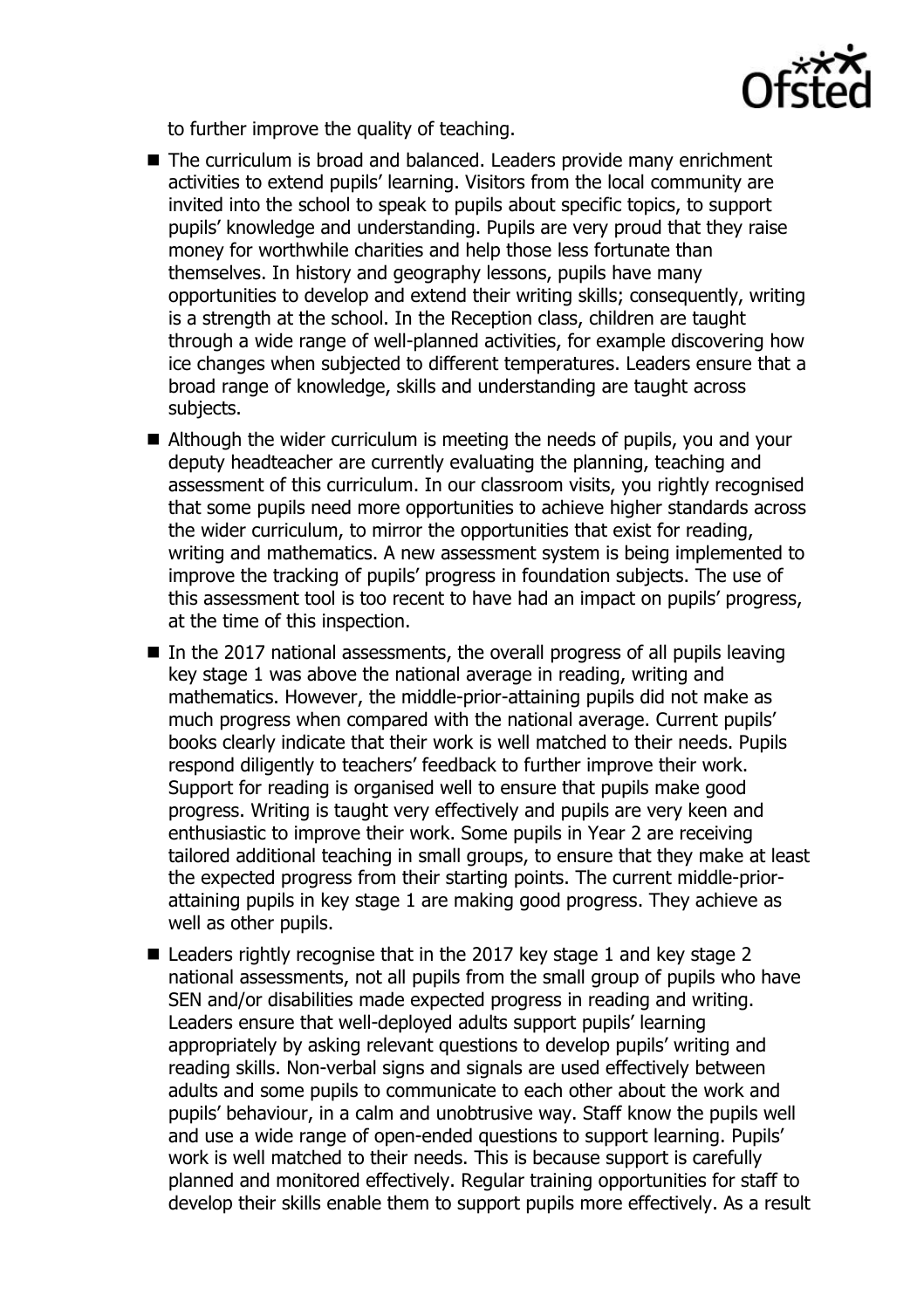

of strong leadership and teaching, most pupils with SEN and/or disabilities make good progress in reading and writing.

- Senior leaders have made good progress to address the recommendations of the previous inspection report. Governors are now much better informed and hold leaders to account for pupils' progress. Pupils' work is clearly differentiated to better meet their learning needs and this has led to much improved outcomes at the end of each key stage. Assessment information in English and mathematics is used very well to ensure that pupils are given work that matches their attainment levels. Pupils now receive good advice on how to improve their work, as a result of incisive feedback from teachers. Teachers meet senior leaders on a regular basis to review pupils' progress and to identify where any underachievement is occurring. This ensures that pupils are supported in a timely manner. Senior leaders provide many training opportunities for staff to work together to share best practice, and to work with staff from other schools. Most pupils with English as an additional language make good progress.
- Teachers plan and provide sufficient challenge for groups of learners and this leads to strong outcomes in English and mathematics. In visits to classrooms, pupils were observed being able to select tasks matched to their attainment level that provided appropriate stretch. Most-able pupils were challenged well in their learning. However, in a few classes, more difficulty was required for learning activities to fully challenge the most able pupils. Leaders rightly recognise that there needs to be greater consistency in providing high-level challenge for the most able pupils, across all classes.

## **Next steps for the school**

Leaders and those responsible for governance should ensure that:

- $\blacksquare$  the teaching, learning and assessment in the wider curriculum enable pupils to achieve the highest standards in all subjects
- $\blacksquare$  the level of challenge for the most able pupils is consistent across all classes.

I am copying this letter to the chair of the governing body, the director of education for the Archdiocese of Westminster, the regional schools commissioner and the director of children's services for Surrey. This letter will be published on the Ofsted website.

Yours sincerely

Darren Aisthorpe **Ofsted Inspector**